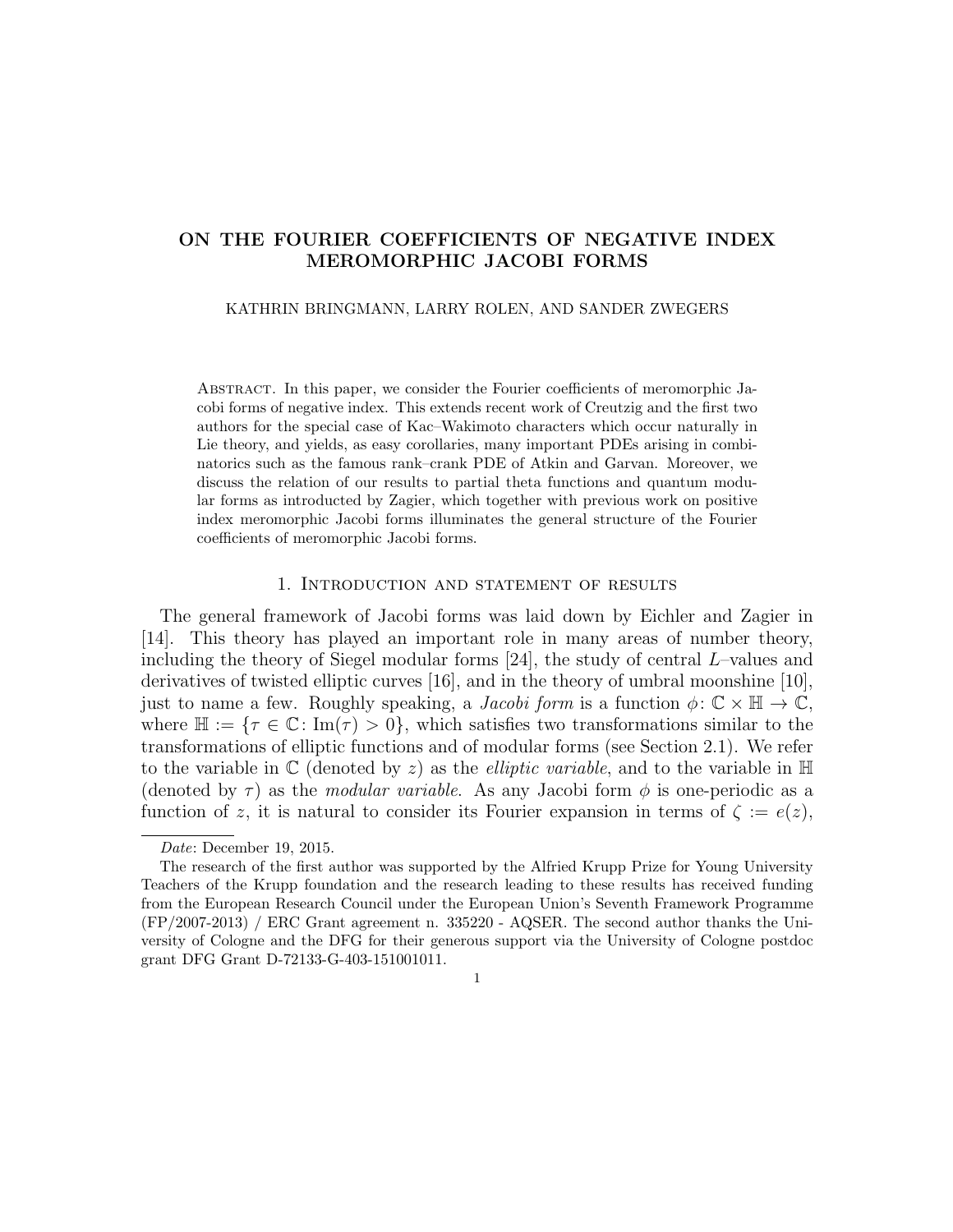where  $e(x) := e^{2\pi ix}$ . In the classical case of holomorphic Jacobi forms, the Fourier coefficients give rise to a vector-valued modular form via the theta decomposition of the Jacobi form (see Section 2.1).

If  $\phi$  has poles in the elliptic variable, the story becomes much more interesting and difficult. In this case, the Fourier coefficients depend on the choice of range of z and are not modular. Such coefficients played a key role in the study of the mock theta functions of Ramanujan in [28], where they were studied in relation to mock modular forms and certain Appell–Lerch sums. Subsequent extensions and applications to quantum black holes were given in [12] (see also [19] for the appearance of mock modular forms in the context of quantum gravity partition functions and AdS3/CFT2, as well as [18] for a relation between multi-centered black holes and mock Siegel–Narain theta functions). Meromorphic Jacobi forms also played a key role in the study of Kac and Wakimoto characters (see  $|17|$ ), as studied in [5, 15, 23]. Collectively, these works completed the picture in the case when the meromorphic Jacobi form has positive index.

In [4], Creutzig and the first two authors considered the first cases of negative index Jacobi forms, finishing the question of Kac and Wakimoto for their characters. In particular, using the classical Jacobi theta function  $\vartheta(z;\tau)$  as defined in (2.2), the  $(M, N)$ –th Kac–Wakimoto character is, for  $M, N \in \mathbb{N}_0$  and after a change of variables, the function

$$
\phi_{M,N}(z) = \phi_{M,N}(z;\tau) := \frac{\vartheta\left(z + \frac{1}{2};\tau\right)^M}{\vartheta(z;\tau)^N}.
$$

As an example of their importance, these functions contain information about certain affine vertex algebras and their associated affine Lie algebras as studied by Kac and Wakimoto [17], who asked for the general modularity properties of such functions.

Furthermore, for various choices of  $M, N$ , the functions  $\phi_{M,N}$  are of combinatorial interest. In particular, the function  $\phi_{0,1}$  is essentially the famous Andrews–Dyson– Garvan crank generating function, which was used by Andrews and Garvan [1] to provide a combinatorial explanation for the Ramanujan congruences for the partition function, as postulated by Dyson [13]. Hence, an explicit understanding of the Fourier coefficients of  $\phi_{0,N}$  gives relations between powers of the crank generating function and certain Appell–Lerch series, giving a family of PDEs generalizing the "rank-crank PDE" of Atkin and Garvan [2] (see Corollary 1.3), and generalizing families of PDEs studied by Chan, Dixit, and Garvan in [9] and by the third author in [29]. The beautiful identity of Atkin and Garvan gives a surprising connection between the rank and crank generating functions which can be used to show various congruences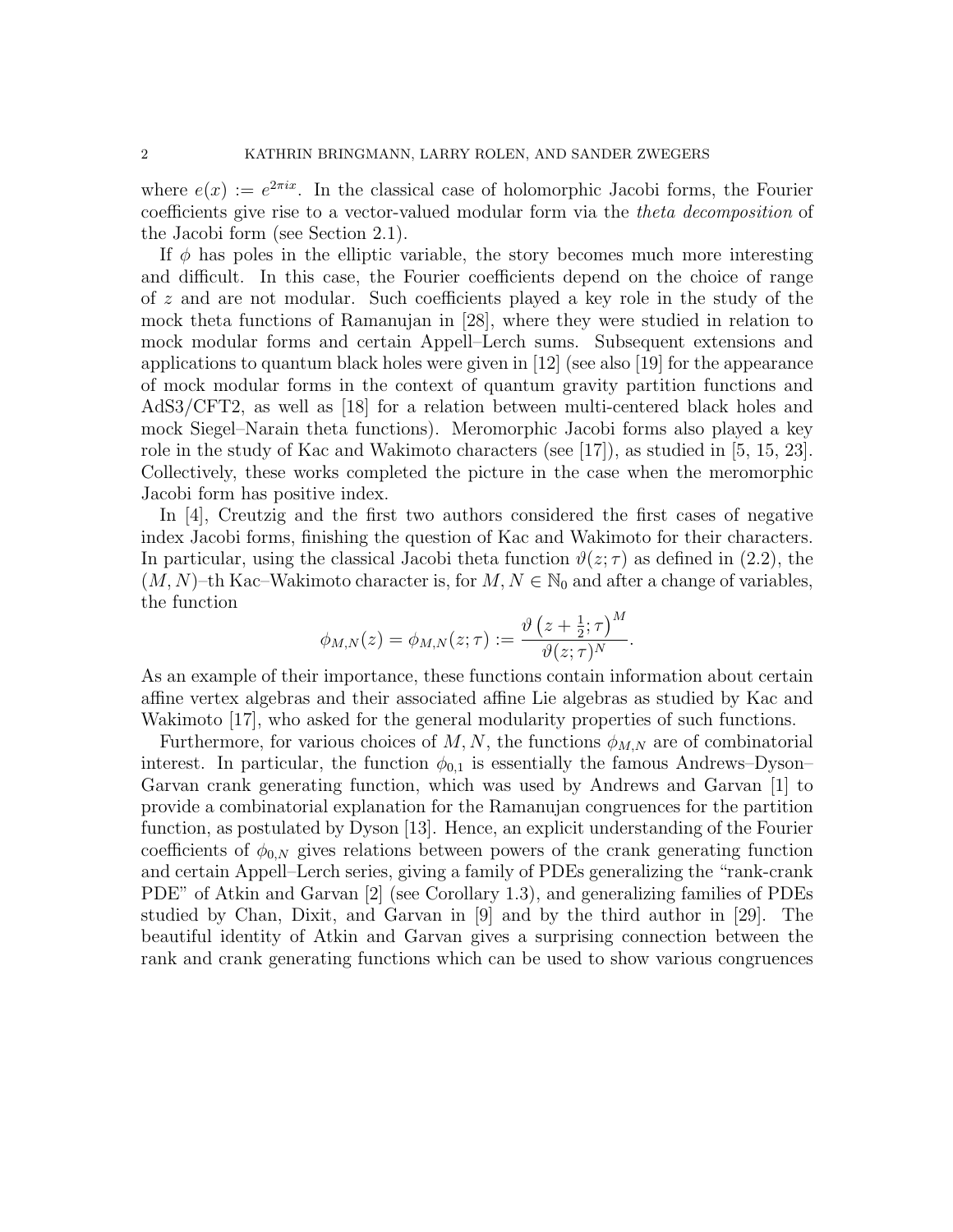relating ranks and cranks, as well as useful relations between the rank and crank moments [2].

Further examples of negative index Jacobi forms may also been found in the theory of vertex operator algebras. For example, they arise in the context of certain chiral 2-point functions associated to lattice theories whose trace is restricted to a simple module of a Heisenberg vertex operator algebra. The interested reader is referred to [21] Corollary 3.15 for details, and more details can also be found in [20] and [22].

In this paper, we generalize the work of [4], offering a completely general picture for negative index Jacobi forms. To describe our results, we let  $m \in -\frac{1}{2}N$ ,  $\tau \in \mathbb{H}$ , and  $\varepsilon \in \{0,1\}$ , and consider meromorphic functions  $\phi : \mathbb{C} \to \mathbb{C}$  that satisfy the elliptic transformation law (2.1). For example, if  $\phi_{M,N}$  is a Kac–Wakimoto character, then it transforms according to (2.1) with  $\varepsilon = \varepsilon(N)$  and  $m = \frac{M-N}{2}$  $\frac{-N}{2}$ , where  $\varepsilon(N) \in$  $\{0,1\}$  is such that  $\varepsilon(N) \equiv N \pmod{2}$ . Note that a Jacobi form also satisfies a modular transformation law (in the suppressed variable  $\tau$ ), but for our main result, only assuming (2.1) suffices.

We now define  $\mathcal{D}_x := \frac{1}{2\pi i}$  $\frac{\partial}{\partial x}$  for a general variable x, and consider the level 2M Appell–Lerch sum given for  $\widetilde{M} \in \frac{1}{2} \mathbb{N}$  by

$$
F_{M,\varepsilon}(z,u) = F_{M,\varepsilon}(z,u;\tau) := \left(\zeta w^{-1}\right)^M \sum_{n \in \mathbb{Z}} \frac{(-1)^{n\varepsilon} w^{-2Mn} q^{Mn(n+1)}}{1 - q^n \zeta w^{-1}},\tag{1.1}
$$

where  $q := e(\tau)$ ,  $w := e(u)$ . The following is then our main result, where, as is further explained in Section 2.1,  $D_{j,v} = D_{j,v}(\tau)$  is the  $-j$ –th Laurent coefficient of  $\phi$  around  $z = v$ ,  $s_{z_0, \tau}$  gives the locations of a set of representatives of the poles of  $\phi$ , and  $P_{z_0}$  is a fundamental parallelogram for the lattice  $\mathbb{Z}\tau + \mathbb{Z}$ . Further note that in the following theorem, although the dependence on  $\tau$  is suppressed, both sides of (1.2) depend on  $\tau.$ 

**Theorem 1.1.** Let  $m \in \{-\frac{1}{2}\mathbb{N} \text{ and } \varepsilon \in \{0,1\}$ , and suppose that  $z_0$  is chosen so that  $\phi$  has no poles on  $\partial P_{z_0}$ . If  $\phi$  is a meromorphic function satisfying (2.1) with this particular choice of  $\varepsilon$ , then

$$
\phi(z) = -\sum_{u \in s_{z_0, \tau}} \sum_{n \in \mathbb{N}} \frac{D_{n, u}}{(n-1)!} \mathcal{D}_v^{n-1} \left( F_{-m, \varepsilon}(z, v) \right) \Big|_{v=u}.
$$
 (1.2)

**Remark.** As  $\phi$  is a meromorphic function, there are only finitely many non-zero terms in the sum over  $n$  in the right hand side of  $(1.2)$ .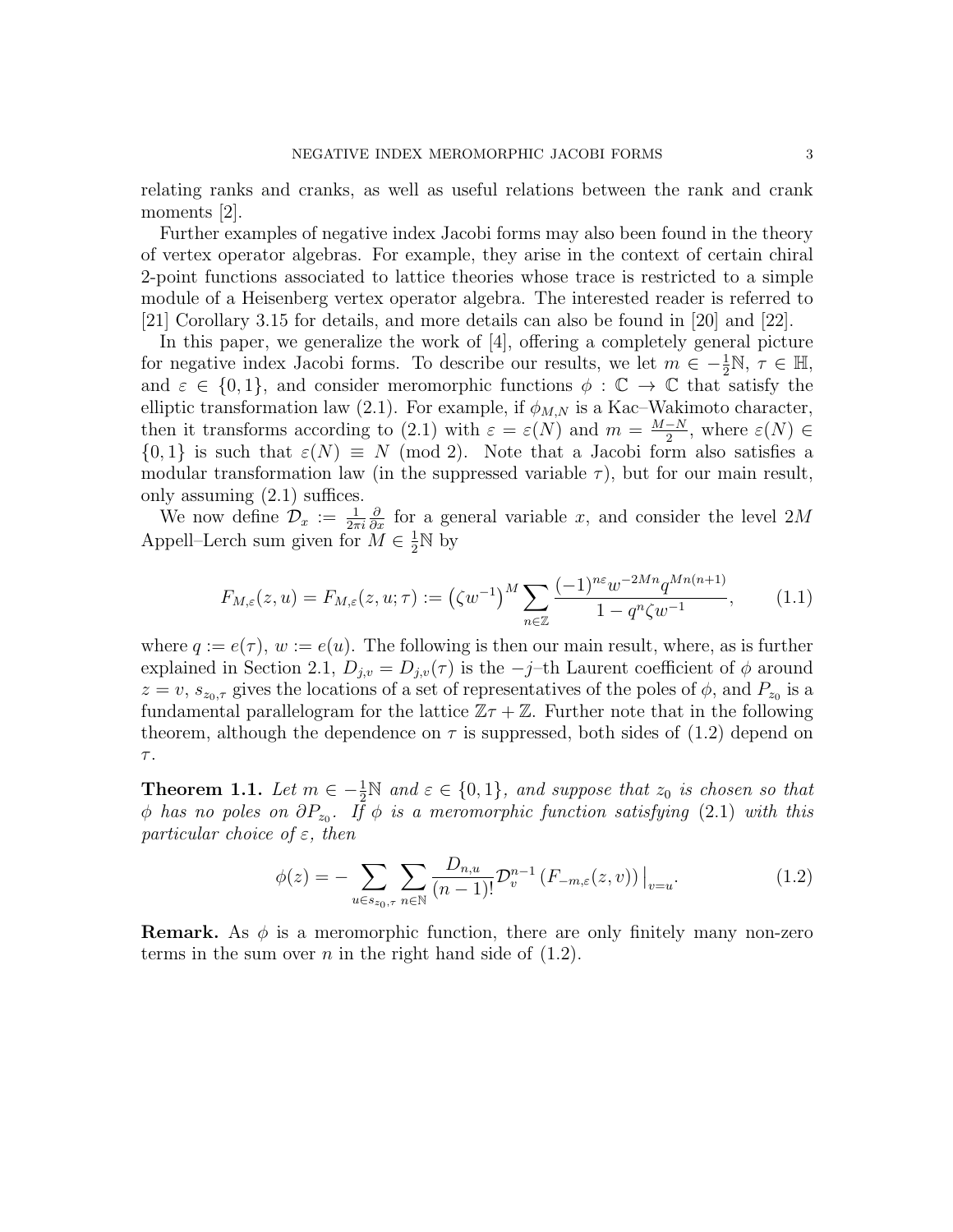Remark. This theorem complements work in [6]. Namely, the authors of [6] show that general H-harmonic Maass–Jacobi forms of index  $m < 0$  may be decomposed as

$$
\sum_{\ell \pmod{2m}} h_{\ell}(\tau) \widehat{\mu}_{m,\ell}(z;\tau) + \psi(z;\tau),
$$

where the  $h_\ell$  are the components of a vector-valued modular form, the  $\hat{\mu}_{m,\ell}$  are distinguished functions depending only on m and  $\ell$ , and  $\psi$  is a meromorphic Jacobi form of index  $m$  (the interested reader is also referred to [25] for important extensions of this work). Hence, Theorem 1.1 allows one to further decompose the pieces  $\psi$  in these decompositions, which yields explicit decompositions of H-harmonic Maass–Jacobi forms.

As a corollary, applying this result to the Kac–Wakimoto characters  $\phi_{M,N}$  yields the following, which extends Theorem 1.3 in [4] to the case of general Kac–Wakimoto characters. Note that the only pole of these functions occurs at  $z = 0$  (independent of  $\tau$ ), and is of order precisely N.

**Corollary 1.2.** For  $M \in \mathbb{N}_0$  and  $N \in \mathbb{N}$  with  $M \leq N$ , we have the decomposition

$$
\phi_{M,N}(z) = -\sum_{n=1}^{N} \frac{D_{n,0}}{(n-1)!} \mathcal{D}_{v}^{n-1} \left( F_{\frac{N-M}{2},\varepsilon(N)}(z,v) \right) \Big|_{v=0}.
$$

As discussed in [4], Corollary 1.2 has applications to interesting differential equations of combinatorial generating functions, and in particular recovers important identities which were previously observed. In particular, Theorem 1.1 immediately implies the rank crank PDE of Atkin and Garvan. To state it, we first recall the rank and crank generating functions (whose combinatorial definitions are not needed in this paper), which arise in many contexts and in particular give combinatorial explanations of Ramanujan's congruences (for example see [1, 3, 13]). Specifically, the generating functions  $\mathcal R$  and  $\mathcal C$  for the rank and crank, respectively, may be shown to possess the following representations [1, 3], where for  $n \in \mathbb{N}_0 \cup \{\infty\}$ , we set  $(a;q)_n = (a)_n := \prod_{j=0}^{n-1} (1 - aq^j)$ :

$$
\mathcal{R}(\zeta;q):=\sum_{n\geq 0}\frac{q^{n^2}}{(\zeta q)_n(\zeta^{-1}q)_n},\ \text{and}\ \ \mathcal{C}(\zeta;q):=\frac{(q)_{\infty}}{(\zeta q)_{\infty}(\zeta^{-1}q)_{\infty}}.
$$

Atkin and Garvan [2] proved the following PDE, where  $\mathcal{R}^*$  and  $\mathcal{C}^*$  are normalized versions of  $R$  and  $C$  (this PDE also follows as special cases of the main results in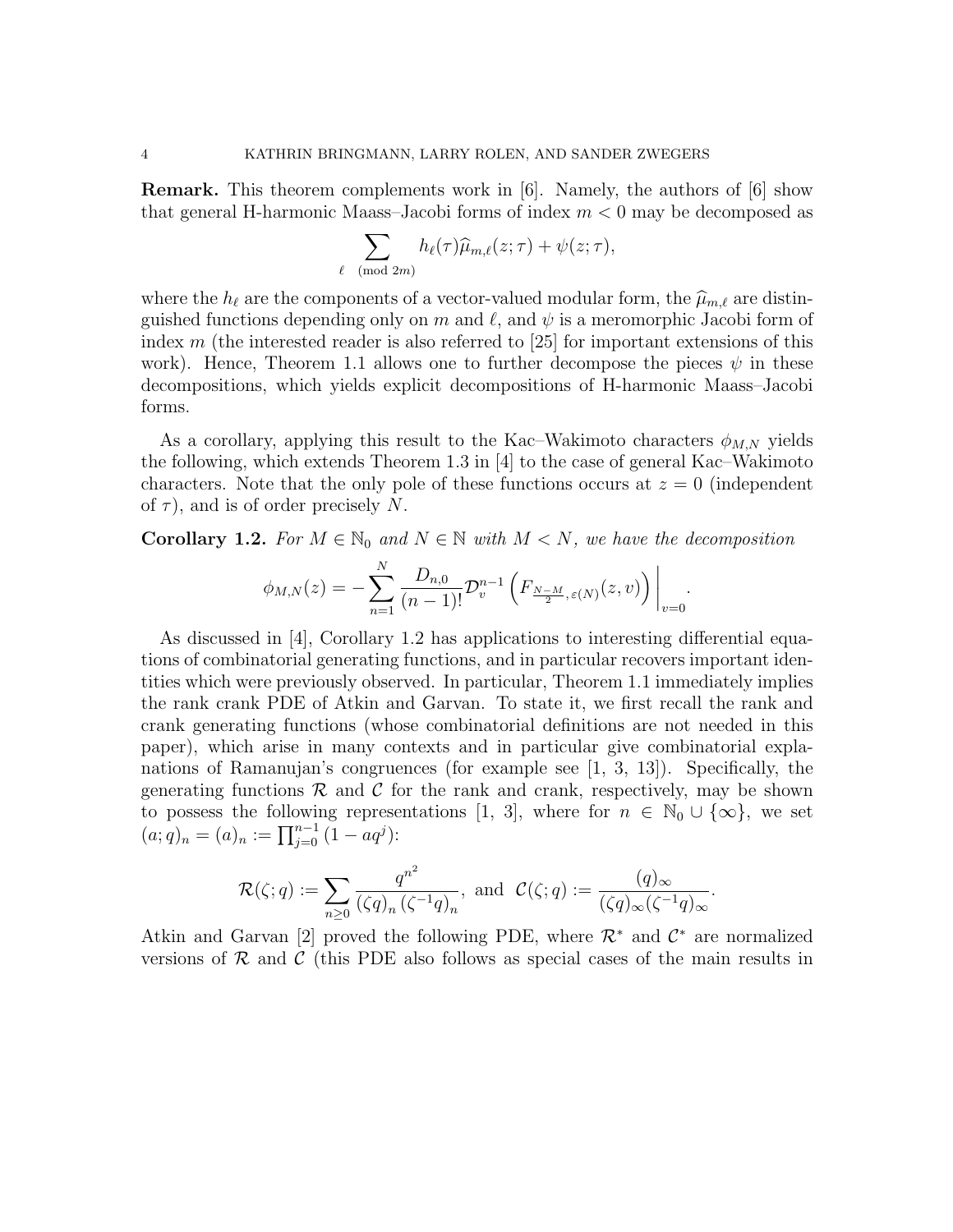[9, 29]). As explained in [4], the following follows directly from Theorem 1.1 when applied to the Jacobi form  $\phi_{0,3}$ .

Corollary 1.3. The rank-crank PDE of Atkin and Garvan holds true. That is, we have

$$
2\eta(\tau)^2 \mathcal{C}^*(\zeta;q)^3 = \left(6\mathcal{D}_\tau + \mathcal{D}_z^2\right) \mathcal{R}^*(\zeta;q). \tag{1.3}
$$

Remark. Theorem 1.1 immediately implies other PDEs for combinatorial generating functions. For example, the results in Section 3.2 of [8] in relation to the overpartition generating function immediately follow from Theorem 1.1 as applied to  $\phi_{1,3}$ .

As stated above, our main goal is to describe the Fourier coefficients of  $\phi$ . We first require partial theta functions defined for  $z \in \mathbb{C}$ ,  $\tau \in \mathbb{H}$ ,  $M \in \frac{1}{2}\mathbb{N}$ , and  $\ell \in M + \mathbb{Z}$  by

$$
\vartheta_{\ell,\varepsilon,M}^+(z) = \vartheta_{\ell,\varepsilon,M}^+(z;\tau) := \sum_{n\geq 0} (-1)^{n\varepsilon} q^{\frac{(2Mn-\ell)^2}{4M}} \zeta^{2Mn-\ell}.
$$
\n(1.4)

Our second result is then the following, where  $h_{\ell,z_0}(\tau)$  is the  $\ell$ -th Fourier coefficient of  $\phi$  with respect to  $z_0$  as defined in (2.4).

**Theorem 1.4.** Let  $m \in -\frac{1}{2}N$ ,  $\tau \in \mathbb{H}$ , and  $\phi$  be a meromorphic function satisfying (2.1) with  $\varepsilon \in \{0,1\}$ . If  $z_0 \in \mathbb{C}$  is chosen so that  $\phi$  has no poles on  $\partial P_{z_0}$ , then we have for any  $\ell \in m + \mathbb{Z}$  that

$$
h_{\ell,z_0}(\tau) = \sum_{u \in s_{z_0,\tau}} \sum_{n \in \mathbb{N}} \frac{D_{n,u}(\tau)}{(n-1)!} \mathcal{D}_z^{n-1} \left( \vartheta_{\ell,\varepsilon,-m}^+ (z;\tau) \right) \Big|_{z=u}.
$$
 (1.5)

In particular, Theorem 1.4 directly implies the following result, which is analogous to Theorem 1.4 of [4] (where a different range for the Fourier coefficients is used).

Corollary 1.5. Let  $\phi = \phi_{M,N}$  with  $M \in \mathbb{N}_0$ ,  $N \in \mathbb{N}$ , and  $M < N$ . Then, for any  $\ell \in \frac{M-N}{2} + \mathbb{Z}$ , we have

$$
h_{\ell,-\frac{1}{2}-\frac{\tau}{2}}(\tau) = \sum_{n=1}^{N} \frac{D_{n,0}(\tau)}{(n-1)!} \mathcal{D}_z^{n-1} \left( \vartheta_{\ell,\varepsilon(N),\frac{N-M}{2}}^+(z;\tau) \right) \Big|_{z=0}.
$$

Remark. Following the proof of Theorem 1.5 of [4], one finds that the partial theta functions  $\vartheta_{\ell,\varepsilon-m}^+$  are all quantum modular forms, so that Theorem 1.4 implies that the Fourier coefficients of a general negative index Jacobi form are expressible as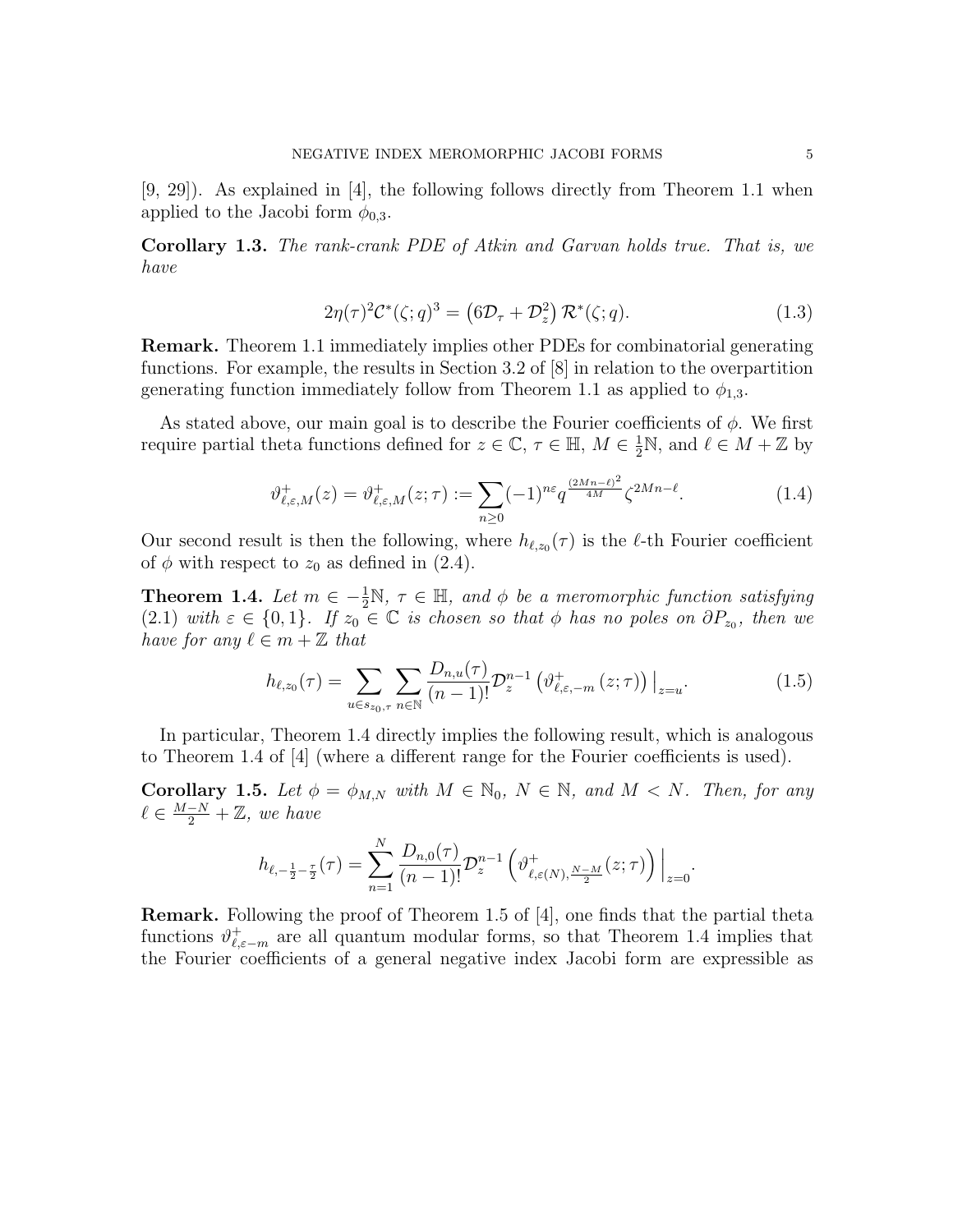derivatives of quantum modular forms times quasimodular forms. This is further explained in Section 2.2 (see Theorem 2.2).

The paper is organized as follows. In Section 2.1, we review the basic theory of Jacobi forms, theta decompositions, and the definition of Fourier coefficients of Jacobi forms. In Section 2.2, we discuss the theory of quantum modular forms in the context of partial theta functions. We complete the proofs of the main results in Section 3.

## **ACKNOWLEDGEMENT**

The authors thank the referee for many comments which improved the exposition of this paper.

### 2. Preliminaries

2.1. Jacobi forms and Fourier coefficients. We begin by recalling the notion of a holomorphic Jacobi form, referring the interested reader to [14] for the general theory. Roughly speaking, a *holomorphic Jacobi form* is a holomorphic function  $\phi$  on  $\mathbb{C} \times \mathbb{H}$ which satisfies a *modular transformation*, together with an *elliptic transformation*. We are mainly interested in the explicit elliptic transformation property, and consider functions which transform in the complex z-variable as

$$
\phi(z + \lambda \tau + \mu) = (-1)^{2m\mu + \lambda \varepsilon} e^{-2\pi i m(\lambda^2 \tau + 2\lambda z)} \phi(z)
$$
\n(2.1)

for all  $\lambda, \mu \in \mathbb{Z}$ , where  $m \in \frac{1}{2}$  $\frac{1}{2}\mathbb{Z}$  and  $\varepsilon \in \{0,1\}$ . We refer to m as the index of the Jacobi form. For example, in the motivating case of the Kac–Wakimoto characters, we require the Jacobi  $\vartheta$  function given by

$$
\vartheta(z) = \vartheta(z;\tau) := -i\zeta^{-\frac{1}{2}} q^{\frac{1}{8}} (q)_{\infty} (\zeta)_{\infty} (\zeta^{-1} q)_{\infty}.
$$
\n(2.2)

It is well-known that  $\vartheta(z;\tau)$  is a holomorphic Jacobi form with multiplier of weight 1  $\frac{1}{2}$  and index  $\frac{1}{2}$ . In particular, it satisfies (2.1) with  $\varepsilon = 1$  and  $m = \frac{1}{2}$  $\frac{1}{2}$ , namely,

$$
\vartheta(z + \lambda \tau + \mu) = (-1)^{\lambda + \mu} e^{-\pi i \left(\lambda^2 \tau + 2\lambda z\right)} \vartheta(z)
$$
\n(2.3)

for all  $\lambda, \mu \in \mathbb{Z}$ .

One of the most useful properties of holomorphic Jacobi forms, which in particular makes the study of their Fourier coefficients in  $\zeta$  easy, is their theta decomposition.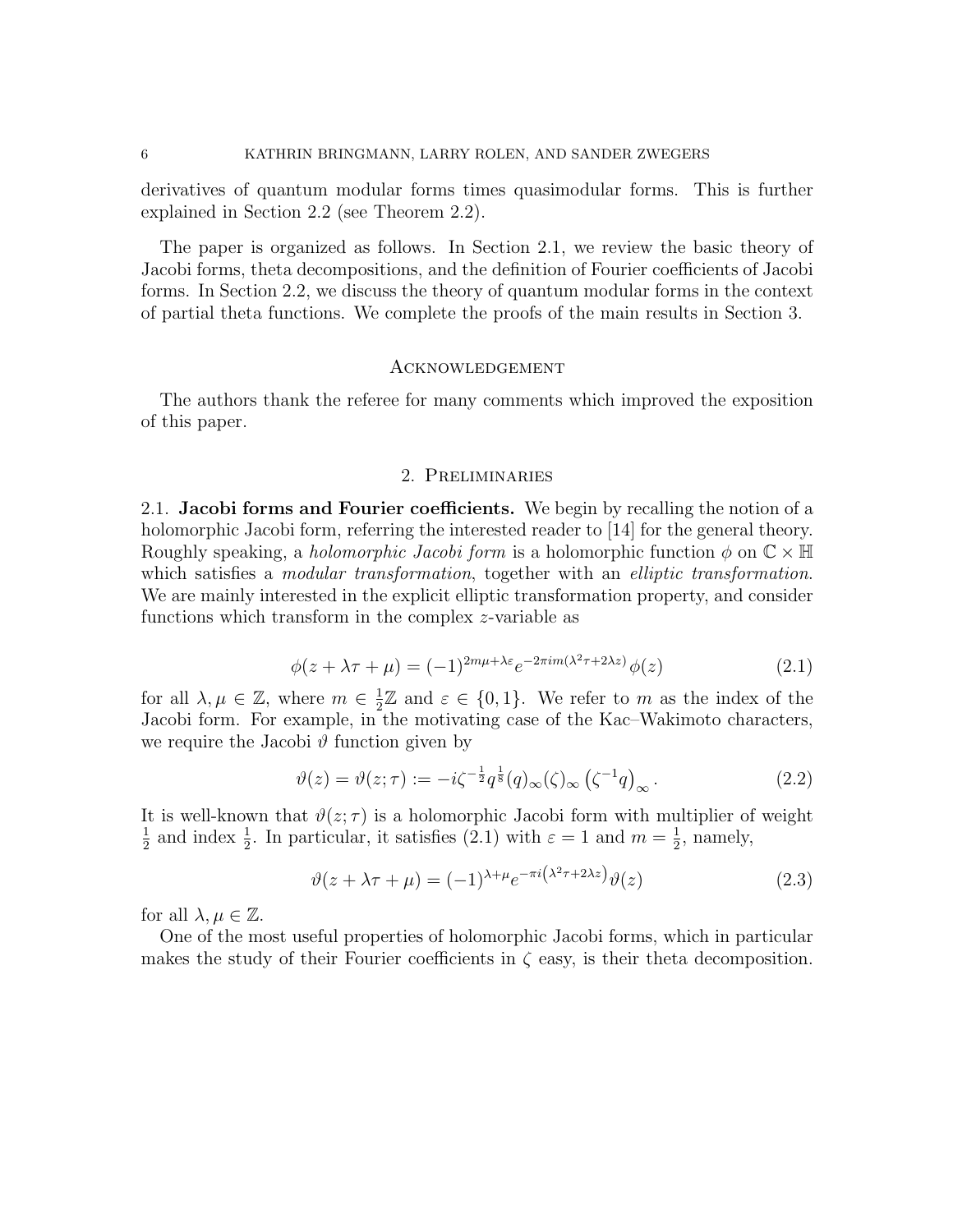Namely, directly from the holomorphicity of  $\phi$  and the elliptic transformation property, one finds that any holomorphic Jacobi form  $\phi$  of index  $m \in \mathbb{N}$  with  $\varepsilon = 0$ decomposes as

$$
\phi(z;\tau) = \sum_{\ell \pmod{2m}} h_{\ell}(\tau) \vartheta_{m,\ell}(z;\tau),
$$

where

$$
\vartheta_{m,\ell}(z;\tau) := \sum_{\substack{n \in \mathbb{Z} \\ n \equiv \ell \pmod{2m}}} q^{\frac{n^2}{4m}} \zeta^n,
$$

and

$$
h_{\ell}(\tau) := q^{-\frac{\ell^2}{4m}} \int_0^1 \phi(z;\tau) e^{-2\pi i \ell z} dz.
$$

Moreover, the modularity of  $\phi$  implies that the coefficients  $h_\ell$  ( $0 \leq \ell \leq 2m - 1$ ) comprise a vector-valued modular form of weight  $k - \frac{1}{2}$ , where k is the weight of the Jacobi form (see Chapter 2, Section 5 of [14]).

When  $\phi$  has poles, the situation is more complicated. Firstly, the Fourier coefficients depend on the imaginary part of z and on the choice of path of integration. To this end, following [12], we define for  $z_0 \in \mathbb{C}$  and  $\phi$  a function satisfying the transformation in (2.1) with  $m \in \frac{1}{2}$  $\frac{1}{2}\mathbb{Z}$  and  $\varepsilon \in \{0,1\}$ , the (slightly modified) Fourier coefficients by

$$
h_{\ell}(\tau) = h_{\ell, z_0}(\tau) := q^{-\frac{\ell^2}{4m}} \int_{z_0}^{z_0+1} \phi(z; \tau) e^{-2\pi i \ell z} dz,
$$
 (2.4)

where  $\ell \in m + \mathbb{Z}$ . Here, the path of integration is the straight line connecting  $z_0$  and  $z_0 + 1$  if there are no poles on this line. If there is a pole on the line which is not an endpoint, then we define the path to be the average of the paths deformed to pass above and below the pole. Finally, if there is a pole at an endpoint, note that the integral (2.4) only depends on the imaginary part of  $z_0$ . Then we replace the path  $[z_0, z_0+1]$  with  $[z_0-\delta, z_0+1-\delta]$  for small  $\delta$  so that there is not a pole at an endpoint, and then define the integral as above when there is a pole in the interior of the line.

To facilitate our study of meromorphic Jacobi forms, we require some notation. Firstly, for  $z_0 \in \mathbb{C}$ , we let  $P_{z_0} := z_0 + [0,1)\tau + [0,1)$  and we denote by  $s_{z_0,\tau}$  the complete set of poles of  $\phi$  in  $P_{z_0}$ . Finally, we denote the Laurent coefficients of  $\phi$ around u by

$$
\phi(z) =: \frac{D_{n,u}}{\left(2\pi i(z-u)\right)^n} + \ldots + \frac{D_{1,u}}{2\pi i(z-u)} + O(1). \tag{2.5}
$$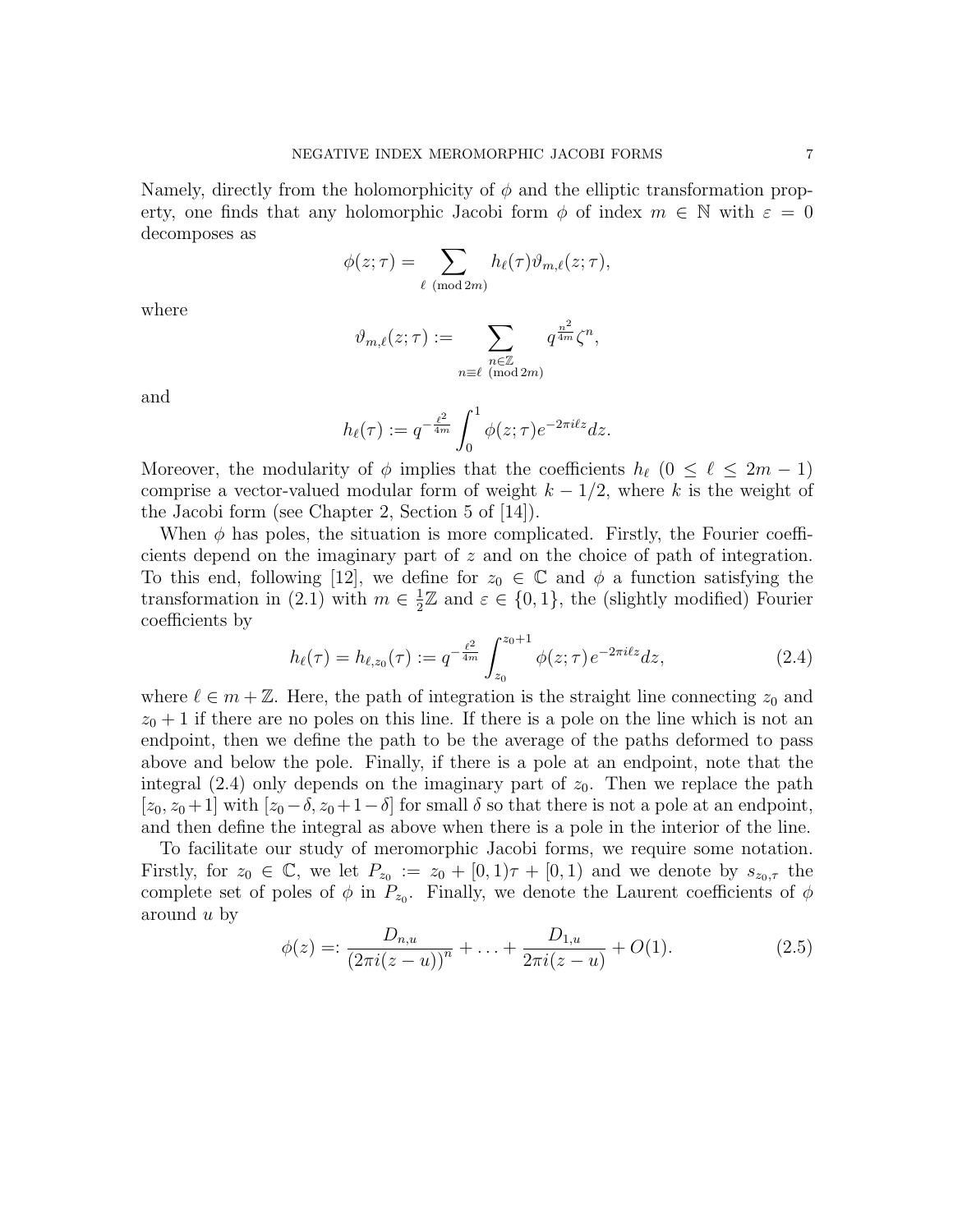We note in passing that the Laurent coefficients are well–known to be quasimodular in the suppressed variable  $\tau$  if  $\phi$  is a Jacobi form. Roughly speaking, a quasimodular form is simply the constant term in  $1/v$  of an almost holomorphic modular form, where an almost holomorphic modular form is a function of  $\tau \in \mathbb{H}$  which transforms as a modular form and which is a polynomial in  $1/v$  with holomorphic coefficients, where  $\tau = u + iv$  with  $u, v \in \mathbb{R}$ .

2.2. Partial theta functions and quantum modular forms. In this section, we recall some basic facts concerning quantum modular forms. We begin with the following definition, where  $\vert_k$  is the usual Petersson slash operator (see [26] for more background on quantum modular forms).

**Definition 2.1.** For any cofinite set  $\mathcal{Q} \subseteq \mathbb{Q}$ , we say a function  $f: \mathcal{Q} \to \mathbb{C}$  is a quantum modular form of weight  $k \in \frac{1}{2}$  $\frac{1}{2}\mathbb{Z}$  on a congruence subgroup  $\Gamma$  if for all  $\gamma \in \Gamma$ , the cocycle

$$
r_{\gamma}(\tau) := f|_{k}(1 - \gamma)(\tau)
$$

extends to an open subset of  $\mathbb R$  and is analytically "nice". Here "nice" could mean continuous, smooth, real-analytic etc.

One of the most striking examples of a quantum modular form is Kontsevich's function  $F(q)$ , as studied by Zagier in [27], which is given by

$$
F(q) := \sum_{n \ge 0} (q)_n.
$$
 (2.6)

This function does not converge on any open subset of  $\mathbb{C}$ , but is a finite sum for q any root of unity. Zagier's study of  $F$  depends on the "sum of tails" identity

$$
\sum_{n\geq 0} \left( \eta(\tau) - q^{\frac{1}{24}} (q)_n \right) = \eta(\tau) D(\tau) - \frac{1}{2} \sum_{n\geq 1} n \chi_{12}(n) q^{\frac{n^2 - 1}{24}}, \tag{2.7}
$$

where  $\eta(\tau) := q^{1/24}(q)_{\infty}, D(\tau) := -\frac{1}{2} + \sum_{n \geq 1}$  $\frac{q^n}{1-q^n}$ , and  $\chi_{12}(\cdot) := \left(\frac{12}{1-q}\right)$  $\frac{2}{1}$ . The key observation of Zagier is that in (2.7), the values  $\eta(\tau)$  and  $\eta(\tau)D(\tau)$  vanish to infinite order as  $\tau \to h/k$ , so at a root of unity  $\xi$ ,  $F(\xi)$  is essentially the limiting value of the partial theta function  $\sum_{n\geq 1} n\chi_{12}(n)q^{\frac{n^2-1}{24}}$ , which he showed has quantum modular properties [27].

In the decomposition of Jacobi forms of negative index, we encounter the more general partial theta functions  $\vartheta_{\ell,M,\varepsilon}^+(z;\tau)$  defined in (1.4). These functions turn out to yield quantum modular forms.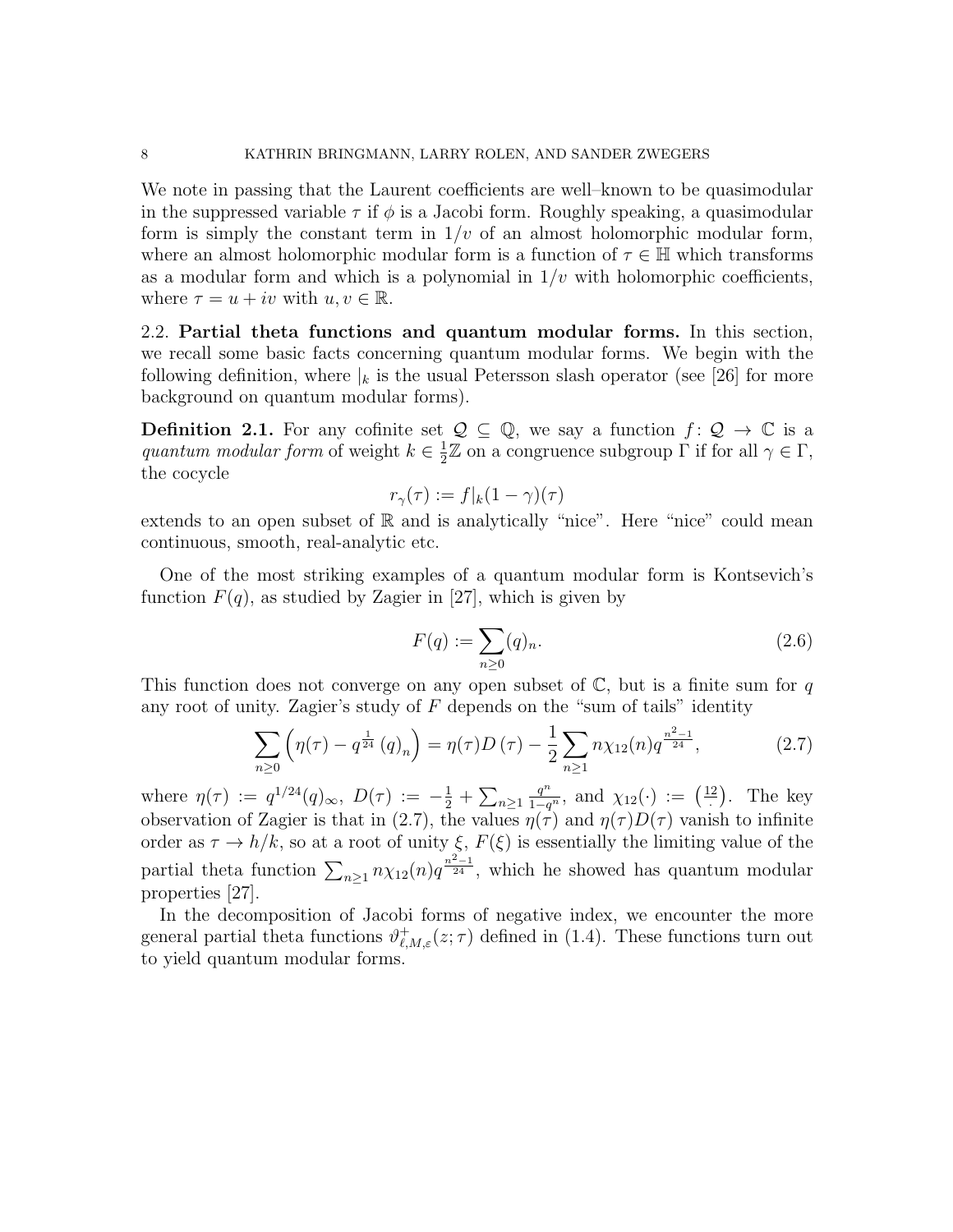**Theorem 2.2.** For any  $m \in -\frac{1}{2}N$ ,  $\ell \in m + \mathbb{Z}$ ,  $\varepsilon \in \{0, 1\}$ , and  $z \in \mathbb{Q}\tau + \mathbb{Q}$ , the partial theta function  $\vartheta_{\ell,\varepsilon,-m}^+(z;\tau)$  is (up to multiplication by a rational power of q) a quantum modular form of weight  $1/2$  whose cocycles are real-analytic except at one point.

*Proof.* Note that if  $z = \lambda \tau + \mu$  with  $\lambda, \mu \in \mathbb{Q}$ , then, up to multiplication by a constant and a multiple of q, and after rescaling  $\tau \mapsto \tau/m$ , we are led to study a partial theta series of the form

$$
\sum_{n\geq 0} (-1)^{n\varepsilon} q^{\left(n+\frac{a}{b}\right)^2} \tag{2.8}
$$

for some  $a/b \in \mathbb{Q}$ . As explained in [7], (2.8) is a "holomorphic Eichler integral" of the theta series

$$
\sum_{n\in\mathbb{Z}} (-1)^{n\varepsilon} \left(n + \frac{a}{b}\right) q^{\left(n + \frac{a}{b}\right)^2}.
$$
 (2.9)

As (2.9) is a cusp form of weight 3/2, Theorem 2.2 follows directly from Theorem 1.1 of [7] (for a different perspective on these quantum modular forms, the reader is referred also to [11]).  $\Box$ 

## 3. Proofs of the main results

We begin by giving the key properties of  $F_{M,\varepsilon}$  needed for the proof of Theorem 1.1, both of which follow from direct calculations.

**Lemma 3.1.** Let  $M \in \frac{1}{2}N$  and  $\tau \in \mathbb{H}$ . As a function of u, we have the elliptic transformation property

$$
F_{M,\varepsilon}(z, u + \lambda \tau + \mu) = (-1)^{2M\mu + \lambda \varepsilon} e^{-2\pi i M(\lambda^2 \tau + 2\lambda u)} F_{M,\varepsilon}(z, u),
$$

for all  $\lambda, \mu \in \mathbb{Z}$ . Furthermore, as a function of u,  $F_{M,\varepsilon}(z, u)$  is a meromorphic function having only simple poles in  $z + \mathbb{Z}\tau + \mathbb{Z}$  and residue  $\frac{1}{2\pi i}$  in  $u = z$ .

We are now in a position to prove our main result, Theorem 1.1.

*Proof of Theorem 1.1.* Let  $z \in \mathbb{C}$  be such that  $\phi$  is holomorphic in z. Further let  $z_0 \in \mathbb{C}$  be such that  $z \in P_{z_0}$  and that  $\phi$  has no poles on the boundary of  $P_{z_0}$ . We consider the integral

$$
\int_{\partial P_{z_0}} \phi(v) F_{-m,\varepsilon}(z,v) dv,
$$

which we now compute in two different ways: on the one hand, we find from equation  $(2.1)$  and Lemma 3.1 that the integrand is both one– and  $\tau$ -periodic. Hence we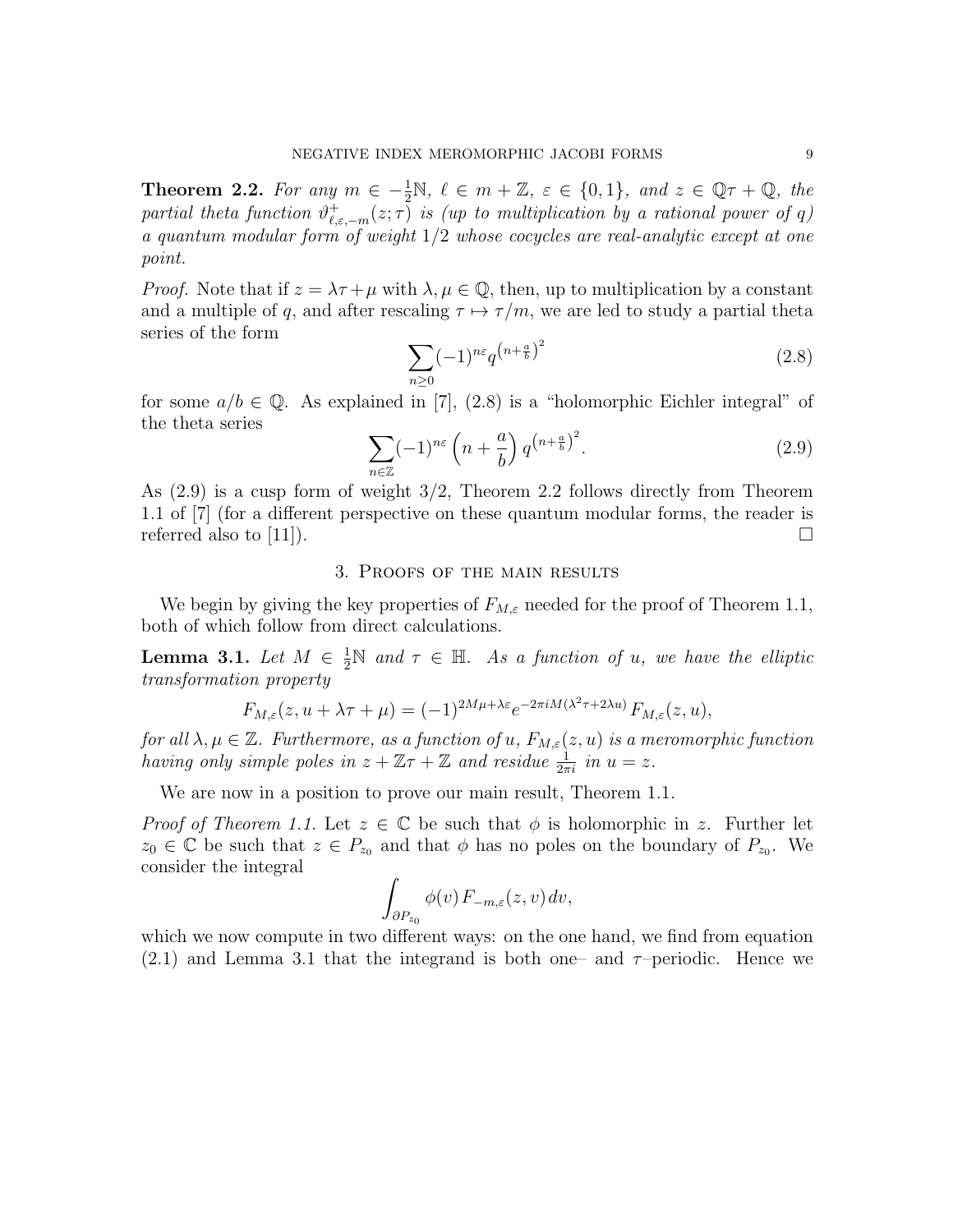immediately see that the integral vanishes. On the other hand, we can use the Residue Theorem to give another evaluation of the integral. For this, we note that the poles of  $v \mapsto \phi(v) F_{-m,\varepsilon}(z, v)$  in  $P_{z_0}$  are the poles of  $\phi$  in  $P_{z_0}$  together with z. In  $v = z$  the function has residue  $\frac{1}{2\pi i}\phi(z)$ , so we have

$$
\int_{\partial P_{z_0}} \phi(v) F_{-m,\varepsilon}(z,v) dv = \phi(z) + 2\pi i \sum_{u \in s_{z_0,\tau}} \operatorname{Res}_{v=u} \big[ \phi(v) F_{-m,\varepsilon}(z,v) \big]
$$

and thus we get

$$
\phi(z) = -2\pi i \sum_{u \in s_{z_0, \tau}} \text{Res}_{v=u} \left[ \phi(v) F_{-m,\varepsilon}(z,v) \right].
$$

Since the function  $v \mapsto \phi(v)F_{-m,\varepsilon}(z,v)$  is invariant under translation by a lattice point, so is  $u \mapsto \operatorname{Res}_{v=u} [\phi(v) F_{-m,\varepsilon}(z,v)]$ . Hence we can drop the condition that  $z_0$  is such that  $z \in P_{z_0}$  and take  $z_0$  to be arbitrary (as long as there are no poles of  $\phi$  on the boundary of  $P_{z_0}$ ). The theorem now follows immediately by inserting the definition of the Laurent coefficients  $D_{n,u}$ .

Before giving the proof of Theorem 1.4, we require the following properties of the partial theta functions under consideration, which follow from a direct calculation.

**Lemma 3.2.** For all  $\lambda, \mu \in \mathbb{Z}, \ell \in \frac{1}{2}$  $\frac{1}{2}\mathbb{Z}$ , and  $M \in \frac{1}{2}\mathbb{N}$ , we have

$$
(-1)^{2\ell\mu}q^{M\lambda^2}\zeta^{2M\lambda}\vartheta^+_{\ell,\varepsilon,M}(z+\lambda\tau+\mu)=\vartheta^+_{\ell-2M\lambda,\varepsilon,M}(z). \tag{3.1}
$$

Furthermore,

$$
\vartheta_{\ell,\varepsilon,M}^+(z) - (-1)^{\varepsilon} q^M \zeta^{2M} \vartheta_{\ell,\varepsilon,M}^+(z+\tau) = q^{\frac{\ell^2}{4M}} \zeta^{-\ell}.
$$
\n(3.2)

Proof of Theorem 1.4. By the Residue Theorem we have

$$
\int_{\partial P_{z_0}} \phi(v) \vartheta_{\ell, \varepsilon, -m}^+(v) \, dv = 2\pi i \sum_{u \in s_{z_0, \tau}} \operatorname{Res}_{v=u} \big[ \phi(v) \vartheta_{\ell, \varepsilon, -m}^+(v) \big].
$$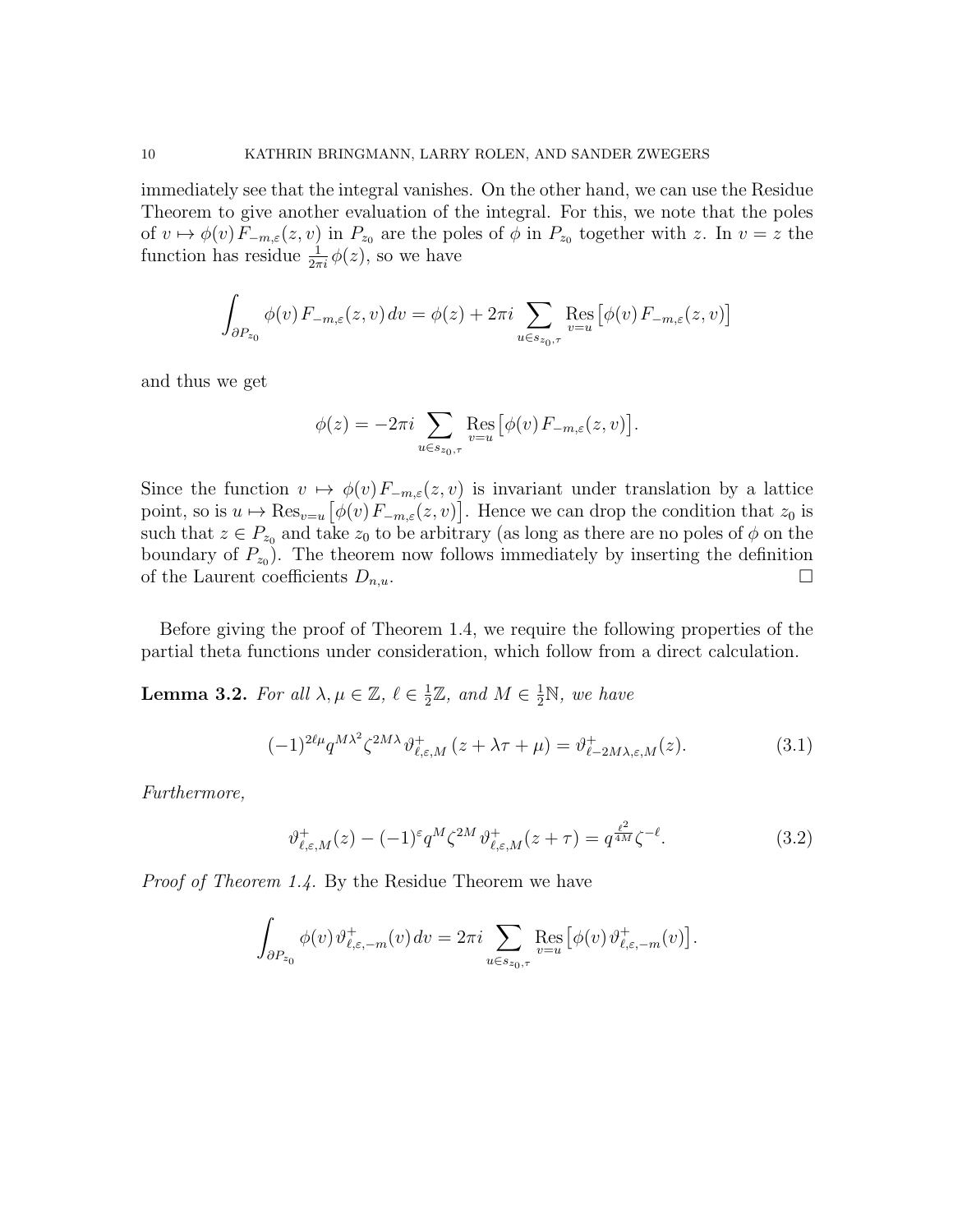On the other hand, we can compute the integral directly. Since  $\phi \vartheta_{\ell,\varepsilon,-m}^{+}$  is oneperiodic (using the fact that  $\ell \in m + \mathbb{Z}$ ), we find, using (2.1) and (3.2) that

$$
\int_{\partial P_{z_0}} \phi(v) \vartheta_{\ell,\varepsilon,-m}^+(v) dv = \int_{z_0}^{z_0+1} \phi(v) \vartheta_{\ell,\varepsilon,-m}^+(v) dv - \int_{z_0+\tau}^{z_0+\tau+1} \phi(v) \vartheta_{\ell,\varepsilon,-m}^+(v) dv \n= \int_{z_0}^{z_0+1} (\phi(v) \vartheta_{\ell,\varepsilon,-m}^+(v) - \phi(v+\tau) \vartheta_{\ell,\varepsilon,-m}^+(v+\tau)) dv \n= \int_{z_0}^{z_0+1} \phi(v) (\vartheta_{\ell,\varepsilon,-m}^+(v) - (-1)^\varepsilon e^{-2\pi i m(\tau+2v)} \vartheta_{\ell,\varepsilon,-m}^+(v+\tau)) dv \n= e^{-\frac{\pi i \ell^2 \tau}{2m}} \int_{z_0}^{z_0+1} \phi(v) e^{-2\pi i \ell v} dv = h_{\ell,z_0}(\tau).
$$

Comparing the two evaluations of the integral implies that

$$
h_{\ell,z_0}(\tau) = 2\pi i \sum_{u \in s_{z_0,\tau}} \text{Res}_{v=u} \left[ \phi(v) \vartheta_{\ell,\varepsilon,-m}^+(v) \right].
$$

The result then follows directly by inserting the definition of the Laurent coefficients into the last formula.

*Proof of Corollaries 1.2 and 1.5.* By (2.3), we find that  $\phi_{M,N}$  transforms according to (2.1) with  $\varepsilon = \varepsilon(N)$  and  $m = \frac{M-N}{2}$  $\frac{-N}{2}$ . Further note that  $\phi_{M,N}$  is a function whose only poles are poles of order N in  $\mathbb{Z} + \mathbb{Z}\tau$ . Corollary 1.2 then follows directly by applying (1.2) with  $z_0 = -\frac{1}{2} - \frac{\tau}{2}$  $\frac{\tau}{2}$ . Similarly, Corollary 1.5 follows directly by plugging into Theorem 1.4.

#### **REFERENCES**

- [1] G. Andrews and F. Garvan, Dyson's crank of a partition, Bull. Amer. Math. Soc. (N.S.) 18 (1988) no. 2, pp. 167–171.
- [2] A. Atkin and F. Garvan, Relations between the ranks and cranks of partitions, Ramanujan J. 7 (2003) no. 1-3, pp. 343–366.
- [3] A. Atkin and P. Swinnerton-Dyer, Some properties of partitions, Proc. London Math. Soc. 4 (1954) no. 3, pp. 84–106.
- [4] K. Bringmann, T. Creutzig, and L. Rolen, Negative index Jacobi forms and quantum modular forms, Res. Math. Sci. 1 (2014) no. 1.
- [5] K. Bringmann and A. Folsom, Almost harmonic Maass forms and Kac–Wakimoto characters, J. Reine Angew. Math., to appear.
- [6] K. Bringmann, M. Raum, and O. Richter, Harmonic Maass–Jacobi forms with singularities and a theta-like decomposition, Trans. Amer. Math. Soc., to appear.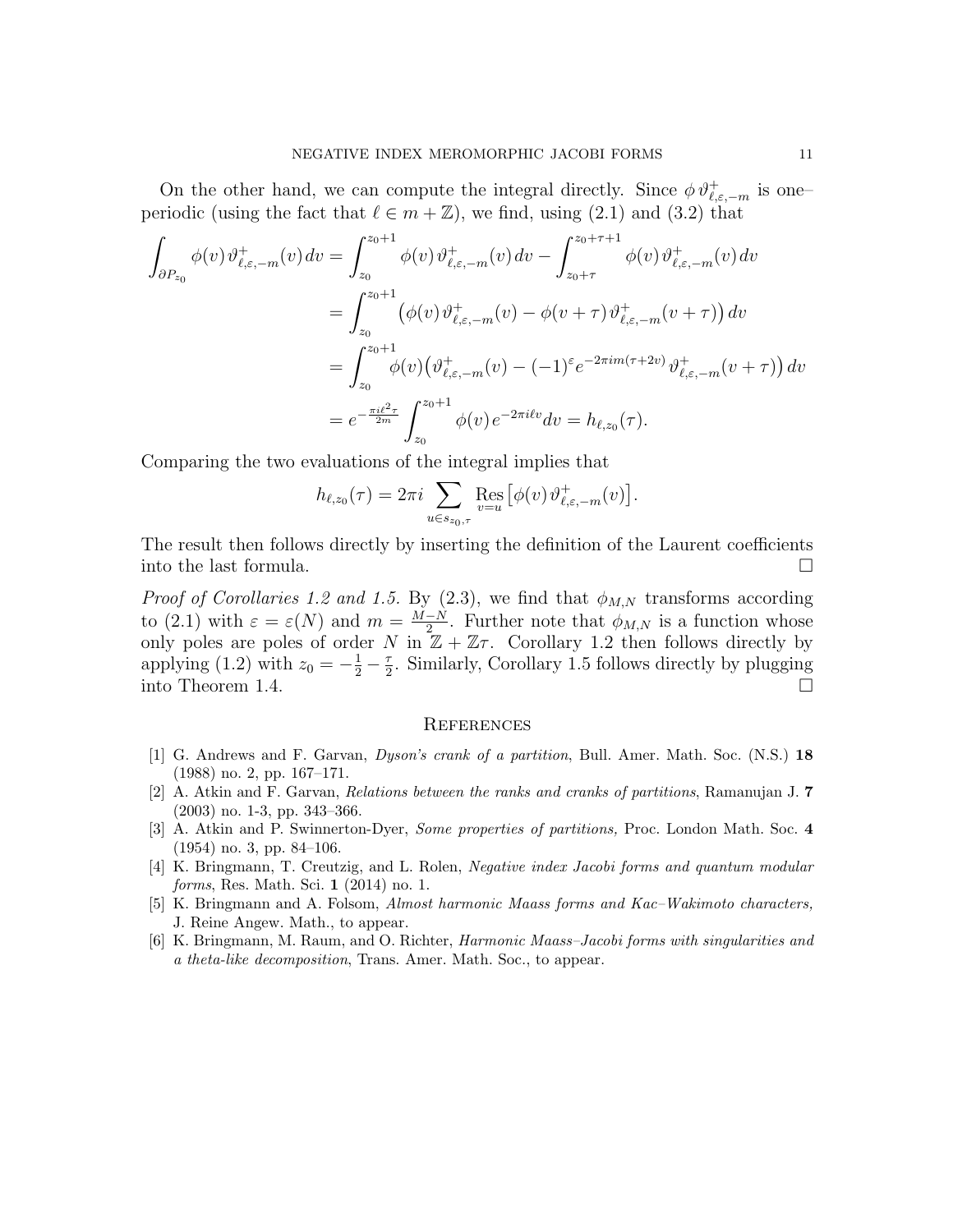- [7] K. Bringmann and L. Rolen, Half-Integral Weight Eichler Integrals and Quantum Modular Forms, preprint, arxiv:1409.3781 [math.NT].
- [8] K. Bringmann and S. Zwegers, Rank-crank type PDEs and non-holomorphic Jacobi forms, Math. Res. Lett. 17 (2010), pp. 589–600.
- [9] S. Chan, A. Dixit, and F. Garvan, Rank-crank-type PDEs and generalized Lambert series identities, Ramanujan J. 31 (2013), no. 1–2, pp. 163–189.
- [10] M. Cheng, J. Duncan, and J. Harvey, Umbral Moonshine and the Niemeier Lattices, Res. Math. Sci. 1 (2014) no. 3.
- [11] D. Choi, S. Lim, and R. Rhoades Mock modular forms and quantum modular forms, preprint.
- [12] A. Dabholkar, S. Murthy, and D. Zagier, Quantum Black Holes, Wall Crossing, and Mock Modular Forms, preprint, arXiv:1208.4074 [hep-th], to appear in Cambridge Monographs in Mathematical Physics.
- [13] F. Dyson, Some guesses in the theory of partitions, Eureka (Cambridge) 8 (1944), pp. 10–15.
- [14] M. Eichler and D. Zagier, *The theory of Jacobi forms*, Progress in Mathematics 55 (1985), Birkhäuser Boston, Inc., Boston, MA.
- [15] A. Folsom, Kac–Wakimoto characters and universal mock theta functions, Trans. Amer. Math. Soc. 363 (2011) no. 1, pp. 439–455.
- [16] B. Gross, W. Kohnen, and D. Zagier, Heegner points and derivatives of L-series II, Math. Ann. 278 (1987), pp. 497–562.
- [17] V. Kac and M. Wakimoto, Integrable highest weight modules over affine superalgebras and *Appell's function*, Comm. Math. Phys.  $215$  (2001) no. 3, pp. 631–682.
- [18] J. Manschot, Stability and duality in  $N=2$  supergravity, Comm. Math. Phys. 299 (2010) no. 3, pp. 651–676.
- [19] J. Manschot and G. Moore, A modern fareytail, Commun. Number Theory Phys. 4 (2010) no. 1, pp. 103–159.
- [20] G. Mason and M. Tuite, Free Bosonic Vertex Operator Algebras on Genus Two Riemann Surfaces II, Contrib. Math. Comput. Sci. 8 (2014), pp. 183–225.
- [21] G. Mason and M. Tuite, Torus chiral n-point functions for free boson and lattice vertex operator algebras, Commun. Math. Phys. 235 (2003), pp. 47–68.
- [22] G. Mason, M. Tuite, and A. Zuevsky, Torus n-point functions for R-graded vertex operator superalgebras and continuous fermion orbifolds, Commun.Math.Phys. 283 (2008), pp. 305–342.
- [23] R. Olivetto, On the Fourier coefficients of meromorphic Jacobi forms, Int. J. Number Theory, to appear.
- [24] I. Pyatetskii-Shapiro, Automorphic functions and the geometry of classical domains, Gordon and Breach, New York/London/Paris (1969).
- [25] M. Raum, H-Harmonic Maass–Jacobi Forms of Degree 1: The Analytic Theory of Indefinite Theta Series, preprint, arxiv:1207.5603 [math.NT].
- [26] D. Zagier, Quantum modular forms, Clay Math. Proc. 11 (2010), Amer. Math. Soc., Providence, RI.
- [27] D. Zagier, Vassiliev invariants and a strange identity related to the Dedekind eta-function, Topology 40 (2001) no. 5, pp. 945–960.
- [28] S. Zwegers, Mock Theta Functions, Ph.D.-thesis, Universiteit Utrecht, 2002.